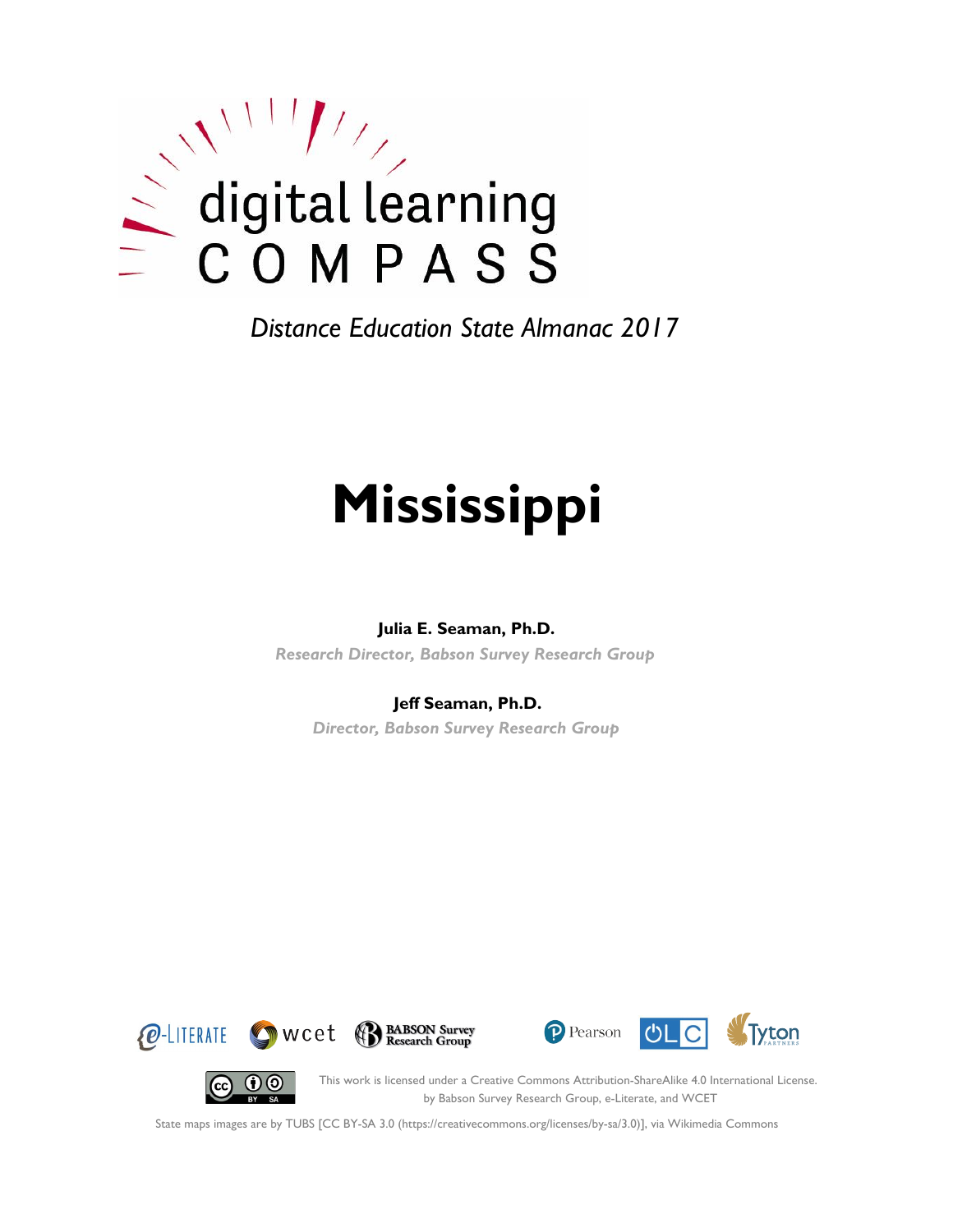| <b>Mississippi</b>            |              |                  |  |
|-------------------------------|--------------|------------------|--|
|                               | <b>State</b> | % of<br>National |  |
|                               |              |                  |  |
| Population                    | 2,988,726    | 0.9%             |  |
| 18-55 Population              | 1,404,701    | 0.9%             |  |
| <b>Number of Institutions</b> | 43           | 0.9%             |  |
|                               |              |                  |  |

 Mississippi has 43 degree-granting higher education institutions, which represent 0.9% of all such institutions in the United States. These institutions enrolled a total of 172,136 students as of fall 2015 (151,504 of which are studying at the undergraduate level and 20,632 at the graduate level). The fall 2015 figure is a decrease of 2,335 students (or -1.3%) from the number enrolled in the fall of 2012.

 Among the total student body, 58,211 (50,228 undergraduates and 7,983 graduate students) were taking at least one course at a distance. This is 33.8% of the enrolled student body, which is higher than the national average rate of 29.7%. The number of students taking distance education courses in the state increased by 13,272 (or 29.5%) between fall 2012 and fall 2015. This is higher than the national level of growth of 11.0%.

 20,723 students in Mississippi are taking all of their courses at a distance, made up of 14,937 undergraduates and 5,786 graduates. This represents 12.0% of all students enrolled in the state, a rate that is lower than the national average of 14.3%. A total of 17,760 (or 85.7% of these exclusively online students) live in Mississippi, the remainder come from outside of the state. This rate is higher than the national in-state average of 55.1%.

 The number of students that take any of their courses on campus, including those who take all of their courses on campus and those who take a mix of on-campus and distance courses, is 151,413, or 88.0% of the total student enrollment in Mississippi. This number represents a decrease in proportion on campus from the four years prior (90.9% from 158,571 students in 2012). The -2.9% rate is a larger change than the national 1.7% decrease.

|                                  |                            | <b>Total</b>        |                        | <b>Undergraduate</b> |                        | <b>Graduate</b>     |                        |
|----------------------------------|----------------------------|---------------------|------------------------|----------------------|------------------------|---------------------|------------------------|
|                                  |                            | <b>All Students</b> | Any<br><b>Distance</b> | <b>All Students</b>  | Any<br><b>Distance</b> | <b>All Students</b> | Any<br><b>Distance</b> |
|                                  | Total                      | 172, 136            | 58,211                 | 151,504              | 50,228                 | 20,632              | 7,983                  |
|                                  | Private for-profit         | 1,976               | 882                    | 1,878                | 790                    | 98                  | 92                     |
| Control                          | Private not-for-profit     | 16,860              | 4,513                  | 11,215               | 2,356                  | 5,645               | 2,157                  |
|                                  | <b>Public</b>              | 153,300             | 52,816                 | 138,411              | 47,082                 | 14,889              | 5,734                  |
| <b>Type</b>                      | 2 to 4-year                | 74,574              | 28,225                 | 74.574               | 28,225                 | 0                   | 0                      |
|                                  | 4-year or more             | 97,562              | 29,986                 | 76,930               | 22,003                 | 20,632              | 7,983                  |
|                                  | Under 1,000                | 5,126               | 1,164                  | 4,852                | 996                    | 274                 | 168                    |
| <b>Instutional</b>               | $1,000 - 4,999$            | 53,033              | 21,442                 | 47,624               | 18,322                 | 5,409               | 3,120                  |
| <b>Enrollment</b><br><b>Size</b> | 5,000 - 9,999              | 43,406              | 18,555                 | 39.047               | 17,211                 | 4,359               | 1,344                  |
|                                  | 10,000 - 19,999            | 26,486              | 8,750                  | 23,775               | 7.492                  | 2.711               | 1,258                  |
|                                  | 20,000 and above           | 44,085              | 8,300                  | 36,206               | 6,207                  | 7,879               | 2,093                  |
|                                  | Associate's College        | 73,368              | 27,795                 | 73,368               | 27,795                 | $\mathbf 0$         | $\mathbf 0$            |
|                                  | Baccalaureate College      | 3,020               | 197                    | 2,936                | 172                    | 84                  | 25                     |
| Carnegie                         | <b>Doctoral University</b> | 68,438              | 19,162                 | 55,521               | 14,888                 | 12,917              | 4,274                  |
|                                  | Master's College           | 25,664              | 10,285                 | 18,223               | 6,744                  | 7,441               | 3,541                  |
|                                  | Specialized                | 1,372               | 772                    | 1,182                | 629                    | 190                 | 143                    |
|                                  | Unassigned                 | 274                 | $\mathbf 0$            | 274                  | $\mathbf 0$            | 0                   | 0                      |

## **Overall and Distance Enrollment - 2015**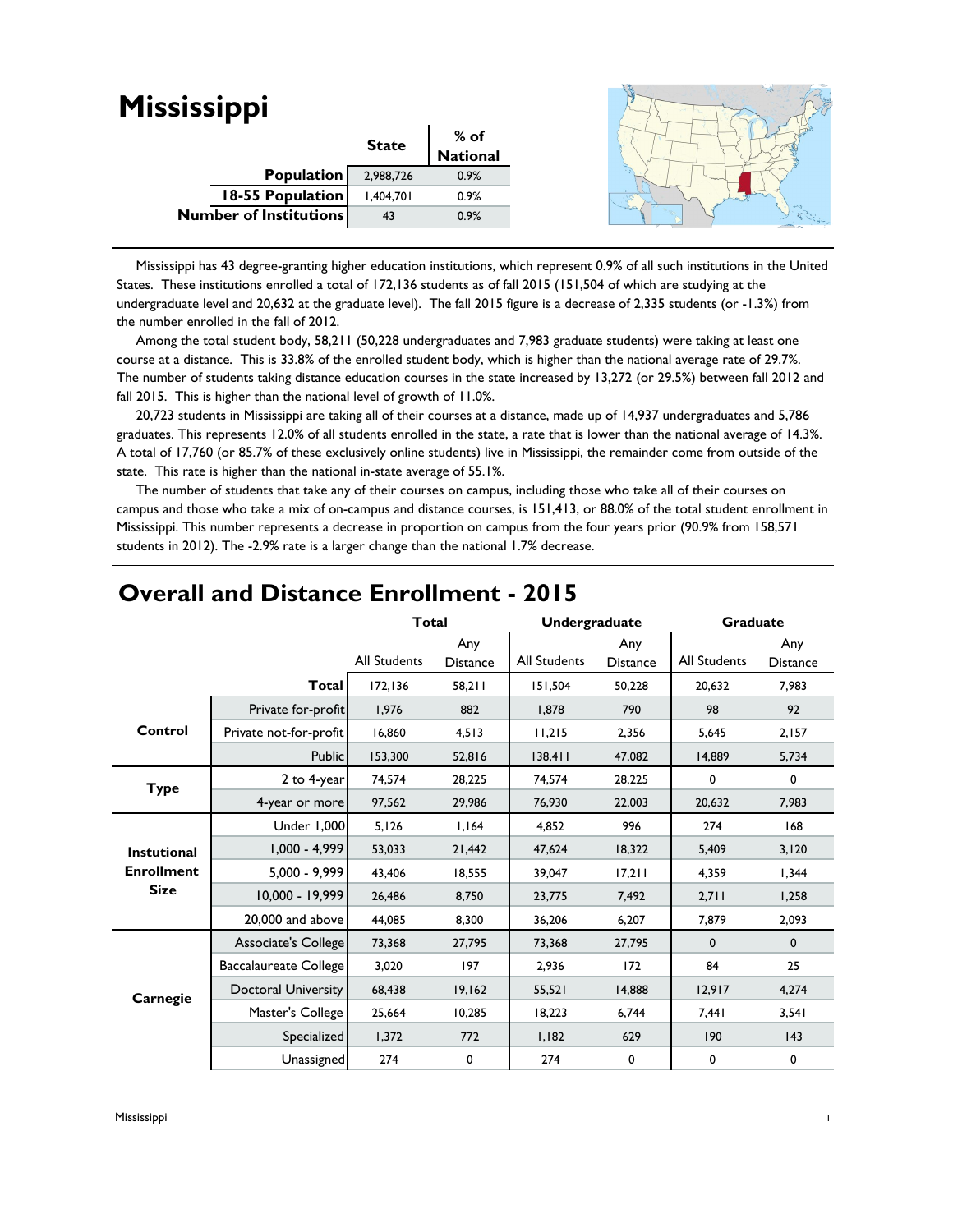

## **Distribution of State Institutions**





# **On-Campus Students**



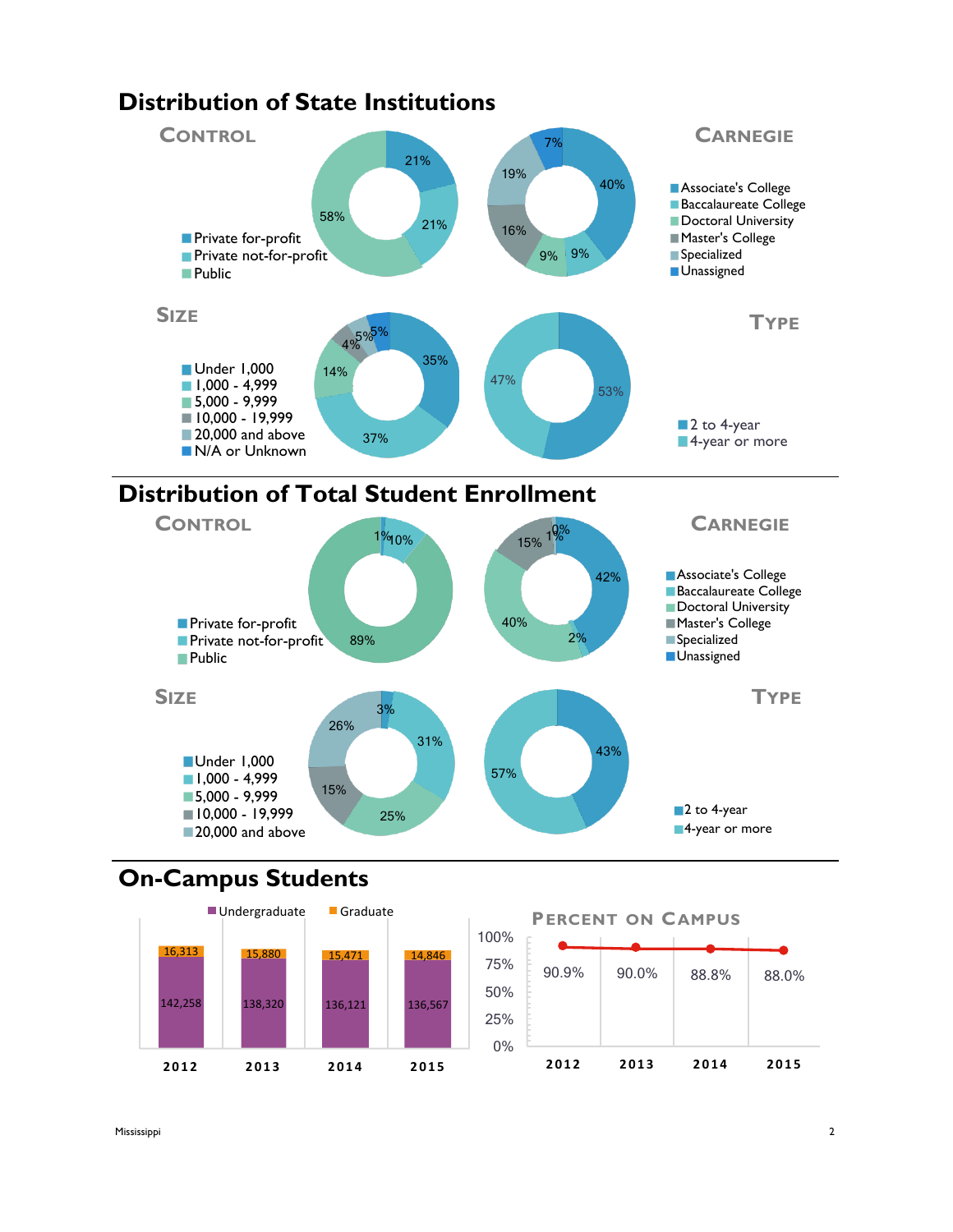# **Distribution of Distance Student Enrollment**



# **Enrollment Trends**



## **Exclusively Distance Student Locations**